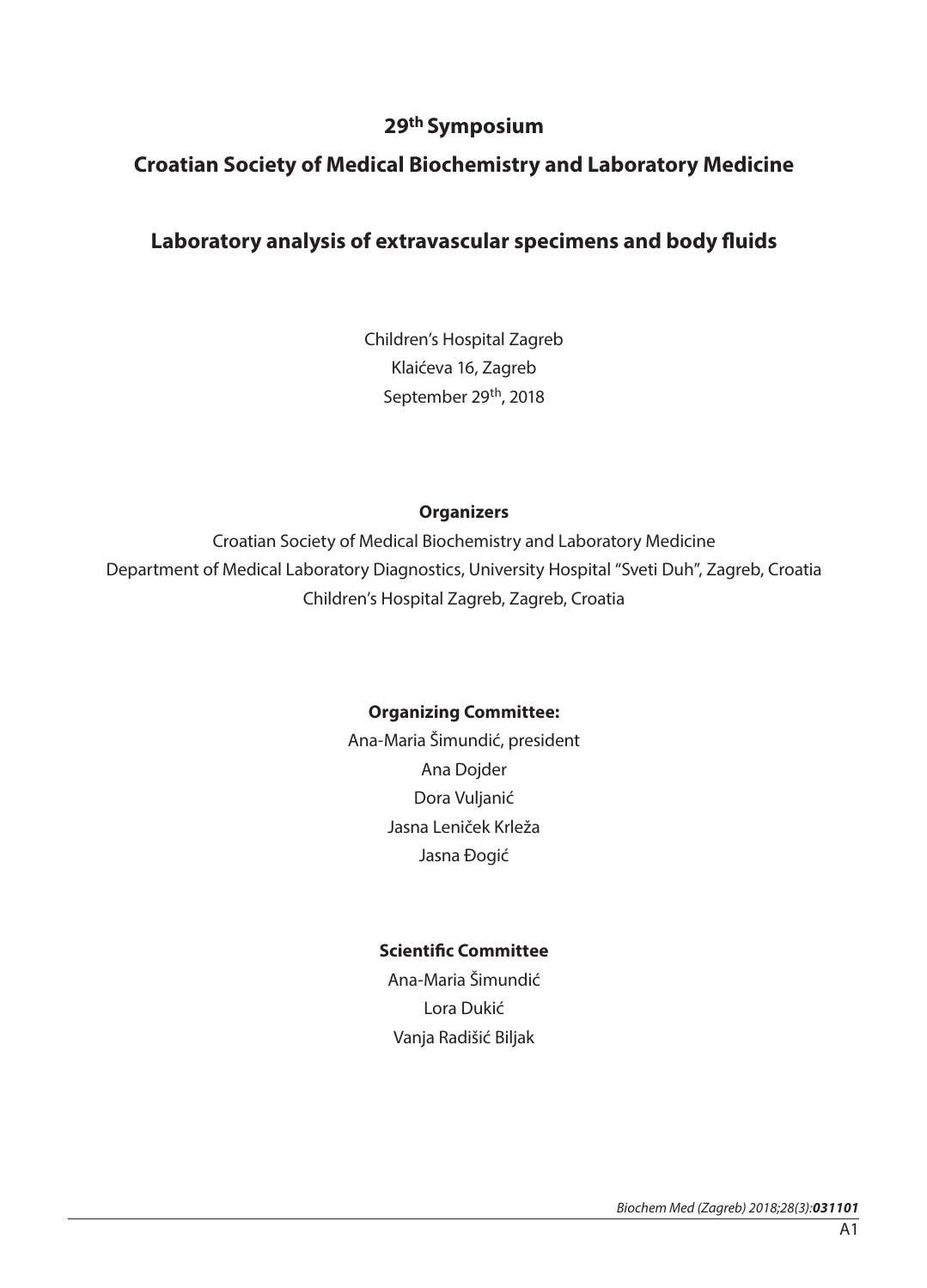# **Laboratory analysis of extravascular specimens and body fluids**

Ana-Maria Simundic

Department of Medical Laboratory diagnostics, Clinical Hospital "Sveti Duh", Zagreb, Croatia

While whole blood, serum and plasma are extensively studied sample types which are commonly used in laboratories worldwide, some other matrices like various body fluids, are not so well known and are only recently increasingly gaining importance. The reason behind this are international quality standards and accrediting bodies which now clearly require that some specific quality characteristics are tested and known for each unique sample type: precision, accuracy, linearity, measurement range, sample collection, sample stability, interferences, reporting, clinical utility and some other. These requirements and quality specifications have raised many issues and challenges for laboratories. Therefore, the aim of this symposium is to provide an overview of the current knowledge and understanding of the sample characteristics, analytical specificities and clinical utility of samples such as pleural, peritoneal and synovial fluid as well as urine. Some new emerging protein biomarkers and analytical techniques such as microchip technology, proteomic and lipidomic analysis, gas chromatography and mass spectrometry and molecular techniques will also be discussed.

We hope that this symposium will address some frequently raised questions and provide useful guidance for professionals in laboratory medicine as well as other professions in the healthcare.

**Corresponding author:** *amsimundic@kbsd.hr* 

## **Paracentesis - aspiration of ascitic fluid from peritoneal cavity (when, why and how?)**

#### Rosana Troskot Perić

Department of Gastroenterology and Hepatology, University Hospital "Sveti Duh", Zagreb, Croatia Faculty of Medicine, J.J. Strossmayer University of Osijek, Osijek,

Croatia

Faculty of Health Studies, University of Rijeka, Rijeka, Croatia

Ascites is abnormal accumulation of fluid in the free abdominal (peritoneal) cavity. There are many causes of ascites, including cirrhosis of the liver, abdominal cancer, congestive heart failure, constrictive pericarditis, liver veno-occlusive disease, inflammatory causes, peritoneal dialysis, pancreatitis, abdominal trauma, and *etc.* The majority of patients presenting with a clinical manifestation of ascites have liver cirrhosis. Clinical manifestations of the ascites are distended (swelling) abdomen, abdominal discomfort and pain, dyspnoea, fever, shortness of breath, and *etc.* The gold standard for ascites diagnosis is ultrasound of the abdomen. If causes of ascites may not be determined based on the history, examination, and review of laboratory data and imaging studies it is necessary to do the paracentesis. It involves sterilizing of the area on the abdomen and, with the guidance of ultrasound, inserting a needle into the abdominal cavity and withdrawing fluid for further analysis. Except for diagnostic purposes (to determine the cause of ascites), paracentesis is also performed in cases where a large amount of abdominal fluid significantly compromise breathing and in situations where the therapeutic response to diuretics is poor. Macroscopic appearance of ascites may indicate the disease, *e.g.* "blurred" ascites indicates the development of secondary bacterial peritonitis, "milky like" appearance is characteristic for chylous ascites (triglycerides > 200 mg/dL), pink (haemorrhagic) appearance suggest a higher amounts of erythrocyte  $(> 10 000/\text{mm}^3)$ . Ascitic fluid analysis include: cell counts and differential for leukocytes (inflammatory sign); ascitic fluid total protein and albumin (to distinguish exudate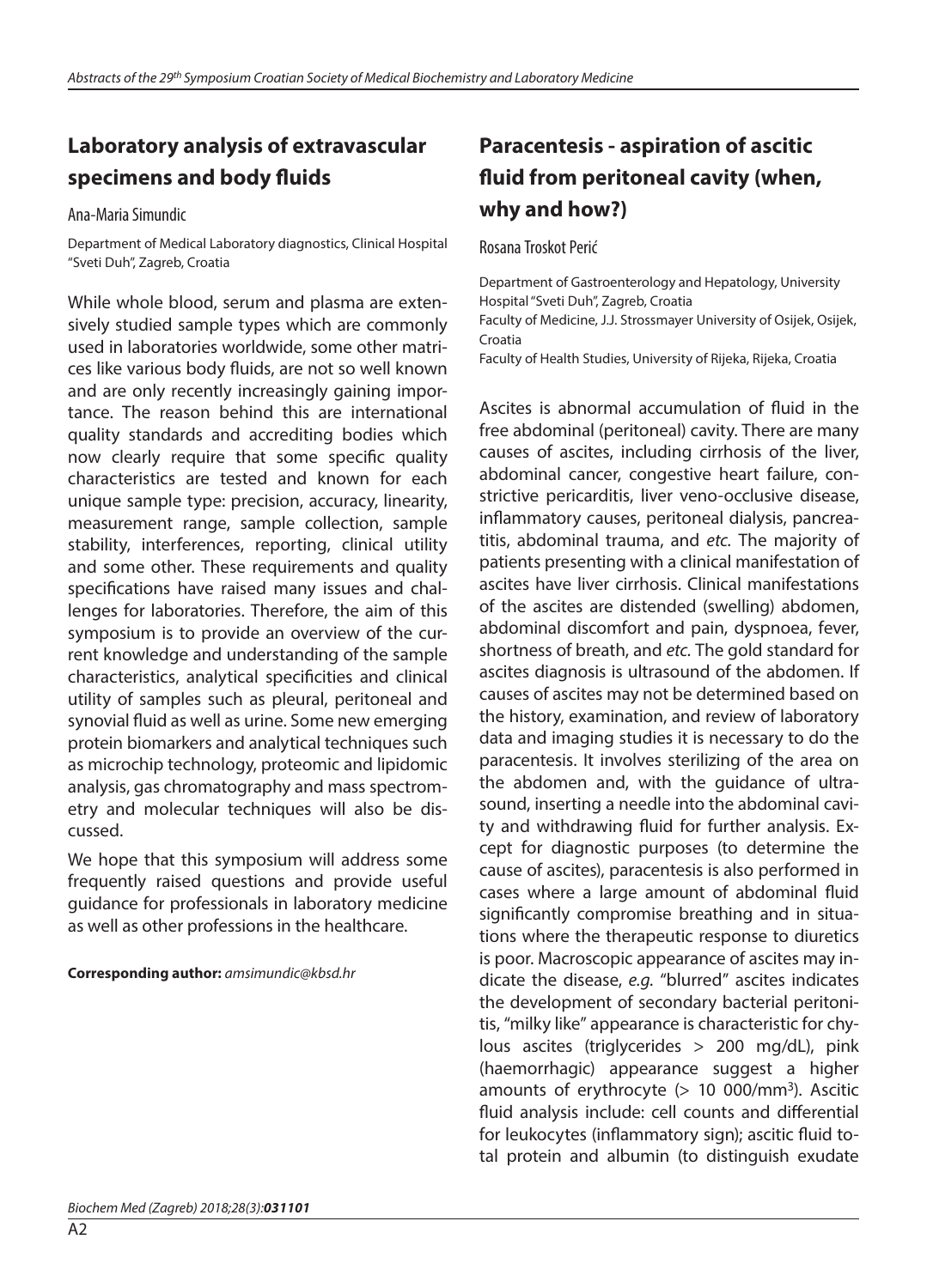from transudates which is it clinically important because it is indicative of the underlying pathological process), glucose, lactate dehydrogenase (LD), amylase, triglycerides, bilirubin, tumor markers (*e.g.* CEA, CA19-9, CA125) and others. The cytological examination of ascitic fluid is helpful in identifying and distinguishing the subgroups of malignancy-related ascites. Microbiological analysis determines whether microorganisms are present in fluids.

**Corresponding author:** *rtroskot@gmail.com*

## **Synovial fluid - when, why and how?**

Alan Ivković

Department of orthopaedic surgery, University hospital "Sveti Duh", Zagreb, Croatia

Joint aspiration and synovial fluid (SF) analysis is one the most commonly performed diagnostic procedures in modern clinical orthopaedics. Although knee is the most common joint requiring aspiration, all non-axial joints are accessible for obtaining SF. The technique requires good knowledge of anatomical landmarks and the use of ultrasound can be helpful in those smaller or/and less accessible joints. If performed under aseptic conditions and with sterile equipment the procedure carries only minimal risk for the patient. Analysis of aspirated SF is very helpful in differential diagnosis of arthritis and provides definitive diagnosis in septic arthritis, crystalopathies and periprosthetic joint infections (PJI). Macroscopic appearance of aspirate is very useful since it provides initial information and directs differential diagnosis. In general, the more inflammation is the present in the joint, the higher is volume of the aspirate, the higher is cell count and the higher is turbidity (muddiness of the liquid). Percentage of polymorphonuclear (PMN) leukocytes correlates well with degree of inflammation, and predominance of eosinophils may be seen in parasitic infestations and other hypereosinophylic conditions. Number of leukocytes in aspirate is current golden standard

in diagnosis of PJI, and the cut-of value is set at  $>$ 2000 in mm<sup>3</sup> for definitive diagnosis of PJI. Appropriate stains and cultures, along with antibiogram should be performed in all SF samples. Detection of monosodium-urate (MSU) and calcium pyrophosphate dihydrate (CPPD) crystals is considered crucial in diagnosis of gout and pseudogout (calcium pyrophosphate dihydrate deposition disease), respectively. In conclusion, it is obvious that SF aspiration and analysis can be of major help in differential diagnosis of many joint pathologies. However, more research is warranted to further improve our understanding of the true value of SF inspection, cell counts, specificity and sensitivity of microbiological assays, crystal detection, biochemical markers and cytological features.

**Corresponding author:** *[alan.ivkovic@gmail.com](mailto:alan.ivkovic@gmail.com)*

# **Verification of automated haematology analyser for body fluid analysis (guidelines, recommendations)**

Vanja Radisic Biljak

Department of Medical Laboratory Diagnostics; University Hospital "Sveti Duh", Zagreb, Croatia

The diagnostic value of the cellular components in body fluids has been evaluated in many inflammatory diseases. Despite its many limitations, manual microscopy is still considered the gold standard for detecting and differentiating cells in body fluids. However, development of the automated haematology analysers has led to major improvements in body fluid analysis for cellular composition. These analysers offer improved accuracy, precision and efficiency compared with manual microscopy methods. Considering the importance of cell enumeration in some clinical conditions (*e.g.* bacterial meningitis and cellular enumeration of cerebrospinal fluid), it is essential that the laboratory provide precise, accurate and reproducible results, thus imposing on laboratory professionals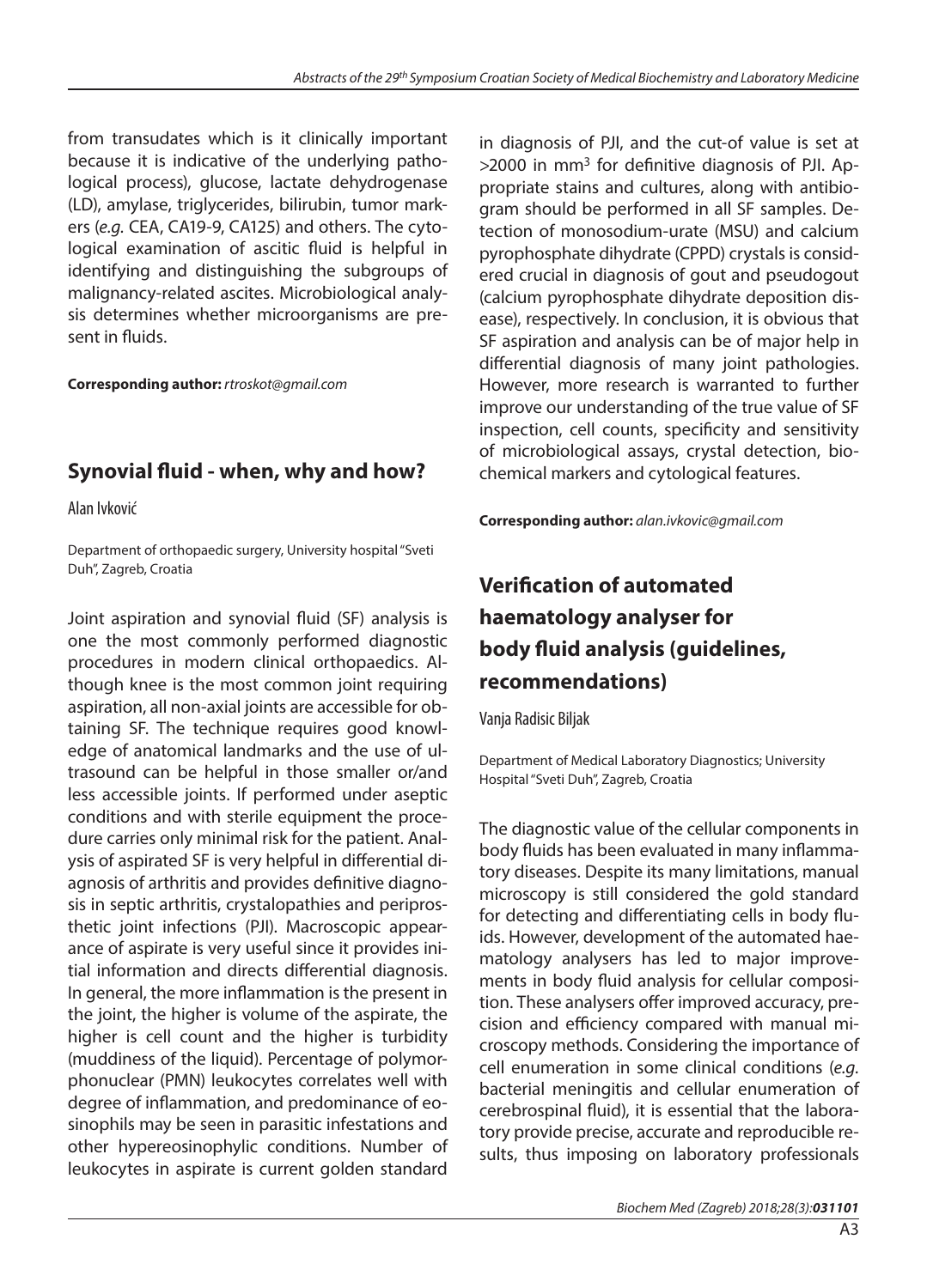some new challenges - how to properly and efficiently perform the verification of automated cell counter for body fluids. The literature about this relevant topic is fairly scarce. The 2006 Clinical and Laboratory Standards Institute (CLSI) document H56-A Body Fluid Analysis for Cellular Composition; Approved Guideline provides recommendations for standardizing the collection and transport of body fluids, numeration and identification of cellular components, and guidance for qualitative and quantitative assessment of body fluid.

Although the recommendations are clear and comprehensive, they lack some guidance for conducting a proper verification of body fluid analysis on routine haematology analyser. In 2014 the International Council for Standardization in Hematology (ICSH) published the "Guidelines for the verification and performance of automated cell counters for body fluids" to assist laboratories to plan and execute the verification of their automated cell counters for automated body fluid counts. These guidelines represent valuable tool for every laboratory professional who has determined to cope with this demanding, yet challenging area of laboratory medicine. What is perhaps lacking are uniform, consistent and clearly defined quality requirements. There is definitely room for a literature, as well as for a knowledge upgrade.

**Corresponding author:** *[vanja.radisic@gmail.com](mailto:vanja.radisic@gmail.com)*

## **Pre-analytical phase in analysis of pleural, peritoneal and synovial fluids**

### Dubravka Petro

Department of Medical Laboratory Diagnostics; University Hospital "Sveti Duh", Zagreb, Croatia

In aetiology of effusion, every formation of extravascular fluid is a pathological process and samples are taken by punctuation of body cavities (punctates). Extravascular body fluid sample is generally considered irreplaceable because sampling is often very invasive. Punctates are highly instable and therefore represent very challenging sample for laboratory analysis. Because of high content of fibrinogen, there is a quick formation of coagulum. Additionally, each temperature change is affecting the total count of blood cells and metabolites (especially glucose). The most frequent laboratory analysis of body fluid samples include: haematological analysis (total white and red blood cells count), concentration of glucose, total proteins and albumins, as well as determination of enzyme activity such as lactate dehydrogenase and amylase. The recommended tube for haematology analysis is the EDTA anticoagulant test tube, while for biochemical analysis the recommended tube is heparin tube and heparin syringe for blood gas analysis. Common demand for each of these tests is the time of delivery no longer than 15 minutes after sampling in room temperature. According to our experience, the most common mistake in pre-analytic phase of body fluid testing is inadequate test tube with inadequate anticoagulant. In literature sample transport in inadequate temperature is mentioned as the most common cause of mistake in pre-analytic phase of punctate analysis. To ensure that body fluid sample is suitable for intended purpose there is a need for active dialog with people responsible for collecting samples and following the laboratory instructions for body

The aim of this lecture is to give a review of the most common pre-analytical issues in analysis of pleural, peritoneal and synovial fluids, and possibly provide some specific solutions.

**Corresponding author:** *[dubravka.petro@gmail.com](mailto:dubravka.petro@gmail.com)*

fluid collection and transportation.

## **Urinary tract infections in the emergency department - diagnostic guidelines**

#### Višnja Nesek Adam

University Department for Anesthesiology, Resuscitation and Intensive Care, Emergency Medicine Department, Clinical Hospital "Sveti Duh", Zagreb, Croatia

Urinary tract infection (UTI) is a common clinical condition in the emergency department (ED)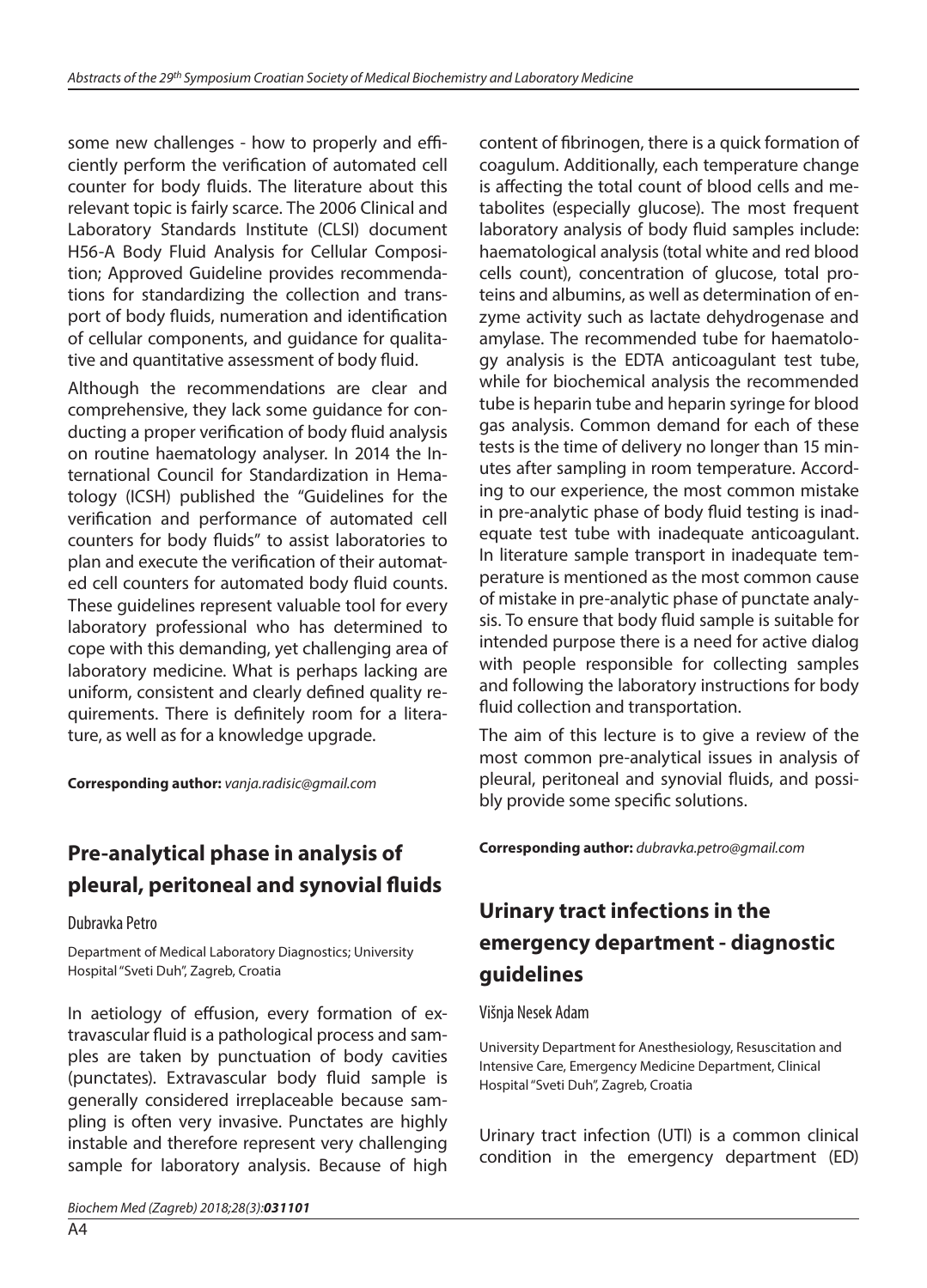which clinical presentations vary from the simple cystitis to urosepsis. Management of UTIs in the ED is very challenging due to high patient turnover, limited history and lack of culture and susceptibility test results. Because a urine culture is usually not available for 24–48 hours after an ED visit, diagnosis and treatment decisions are based on symptoms, physical findings, and some laboratory results. Although, diagnosis of UTI by clinical criteria has very high diagnostic error rates of 30-50%, the use of diagnostic algorithms does not completely eliminate uncertainty.

Urinalysis is valuable and the most frequently used diagnostic tool for the evaluation of potential urinary tract infection, and accurate interpretation of urinalysis results is a key in diagnosis and proper antibiotics treatment. However, because urinalysis is so commonly ordered in the emergency department, there is serious concern that misinterpretation may lead to overtreatment with antibiotics. Therefore, it is very important to understand both the strengths and the limitations of the diagnostic test for UTIs. Blood tests and further test beyond urinalysis and urine cultures are needed only to diagnose complicated UTI as well as for inpatients that develop UTIs.

**Corresponding author:** *visnja.nesek@hotmail.com* 

## **Standardization of qualitative urinalysis in Croatia**

Ana Dojder, Dora Vuljanić

Department of Medical Laboratory Diagnostics, University Hospital "Sveti Duh", Zagreb, Croatia

Qualitative urinalysis is one of the most commonly used routine laboratory tests and is often a first step in the diagnostic pathway of urinary tract infections, proteinuria, haematuria and some other conditions. Unfortunately, wide heterogeneity among dipstick manufacturers results in various dipsticks sensitivity, specificity and measurement range expressed as categories.

In Croatia, 24 dipstick brands are available on the market and used interchangeably in 195 clinical laboratories. Comprehensive analytical verification showed that 12 most commonly used dipsticks are not sufficiently comparable. Besides low level of agreement, there is substantial variability in analytical performance. Consistent with previous studies, we verified that dipsticks do not accurately detect glucose and proteins regarding to quantitative measurements. Another analytical limitation is unsatisfying precision for few parameters on the dipsticks, especially pH.

The diversity of manufacturers is also manifested in the number of measurement fields for each parameter. Urine dipsticks have more strip pads than the number of categories recommended by the Croatian Chamber of Medical Biochemists (CCMB) for reporting results of dipsticks urinalysis. Therefore, it is up to each laboratory to define concentration ranges for all reporting categories. The results of questionnaire sent to 195 Croatian laboratories (response ratio was 71%) showed large inconsistency in categories assigned to concentrations. The fact that 30% false negative results were observed for leukocytes, and 21% for glucose, represents possible risk of unrecognized urinary tract infections and early diabetes.

Considering worldwide utilization of urine dipsticks, such heterogeneity and lack of standardization may lead to diagnostic errors, patient misclassification, and consequently jeopardize the patient safety.

**Corresponding author:** *ana.dojder@gmail.com*

# **New biomarkers - an insight into the future**

### Lora Dukić

Department of Medical Laboratory Diagnostics, University Hospital "Sveti Duh", Zagreb, Croatia

One of the proposed definitions of the term "biomarker" describes it as "biological property whose in vitro measurement is useful for the prevention,